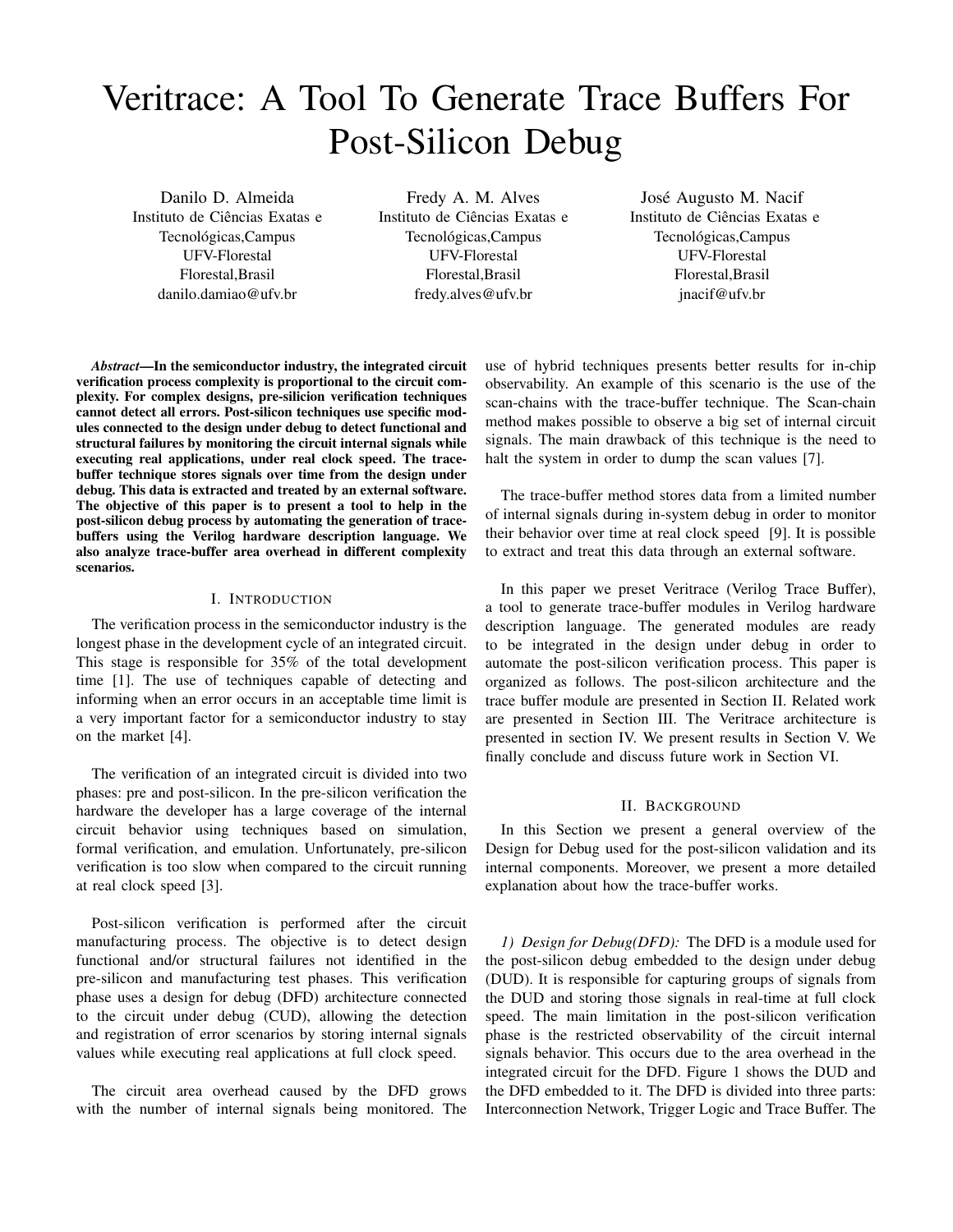interconnection Network is responsible for tapping a group of signals from the DUD and connecting a subset of those signals to the trace buffer. The Trigger Logic is responsible for detecting an error in the DUD and routing the Interconnection Network to connect the group of signals to the trace buffer related to the error. The trace buffer is a module responsible for storing the signal samples received from the interconnection network, it is limited by two parameters: the buffer width and depth. The first one limit the number of signals which can be stored at each clock cycle, the second one limits the number of times a signal sample can be stored [7]. The multiplication of those parameters define the buffer size.



Fig. 1. Internal structure of a DFD module

*2) Trace-Buffer Module:* The trace buffer has two states: the write and the read state. The initial state is the write state. Figure ?? shows the write pointer (WP) and read pointer (RP) for one signal connected to the trace buffer. At every clock cycle, a signal sample is stored on the memory position indicated by the WP and it moves to the next position. When the WP reaches the buffer depth and a sample is received, it returns to the first position and the buffer changes to a read state. On this state, all of the memory positions for that signal have to be consumed. At each read, the RP moves one memory position ahead and when it reaches the buffer depth and one read happens, it returns to the beginning and the buffer goes back to the write state, closing the buffer write/read cyclic behavior. On Figure 2, the coloured squares represent stored signal samples and the white ones, consumed or free memory positions.

When the buffer is full, the trace-buffer send a signal to the serialize module to start the read process. The data read from trace buffer is transferred from the buffer to a computer using the RS-232 protocol where a software could be able to receive an treat this data. After the read cycle is complete, the trace buffer restart all pointers to the initial position and it return to the write state to restart the signal sample capture process. Figure 3 represents the communication between the trace-buffer module and the PC through the Serialize module.

### III. RELATED WORK

A hybrid memory that works like a data-cache reducing the final overhead generated by the trace-buffer is proposed



- Fig. 2. Example of a FIFO buffer:
- a) Memory in Initial write state.
- b) Memory after one write cycle.
- c) Memory after two write cycles.
- d) Memory after three write cycles

and one read cycle, transition from write to read state.



Fig. 3. The block diagram of the communication module

in [6]. The use of a hybrid method using scan-chains in order to expand the circuit observability and trace-buffers to store this signals to avoid chip halting in the execution process is proposed in [5]. A study of selective signal capture in suspect clock cycles with the objective of expanding the observation window is proposed in [9].

The results are given in terms of a hybrid data cache miss rate, the data acquired during the post-silicon debug process and the expansion in the observation window. In this work, we propose to present the results in terms of area overhead, in order to evaluate the trade-off between the quantity of monitored signals and the extra area cost caused by the DFD.

#### IV. VERITRACE STRUCTURE

The software was developed in the C Language, it supports any size of trace buffer. This tool provides for the hardware developer a way to accelerate and automatize the process of choosing the best size of trace buffer for its design.

#### *A. Trace-Buffer Generate Process*

The process of generating a trace-buffer module requires two arguments: the buffer width and size. The first argument consist in the number of traced signals from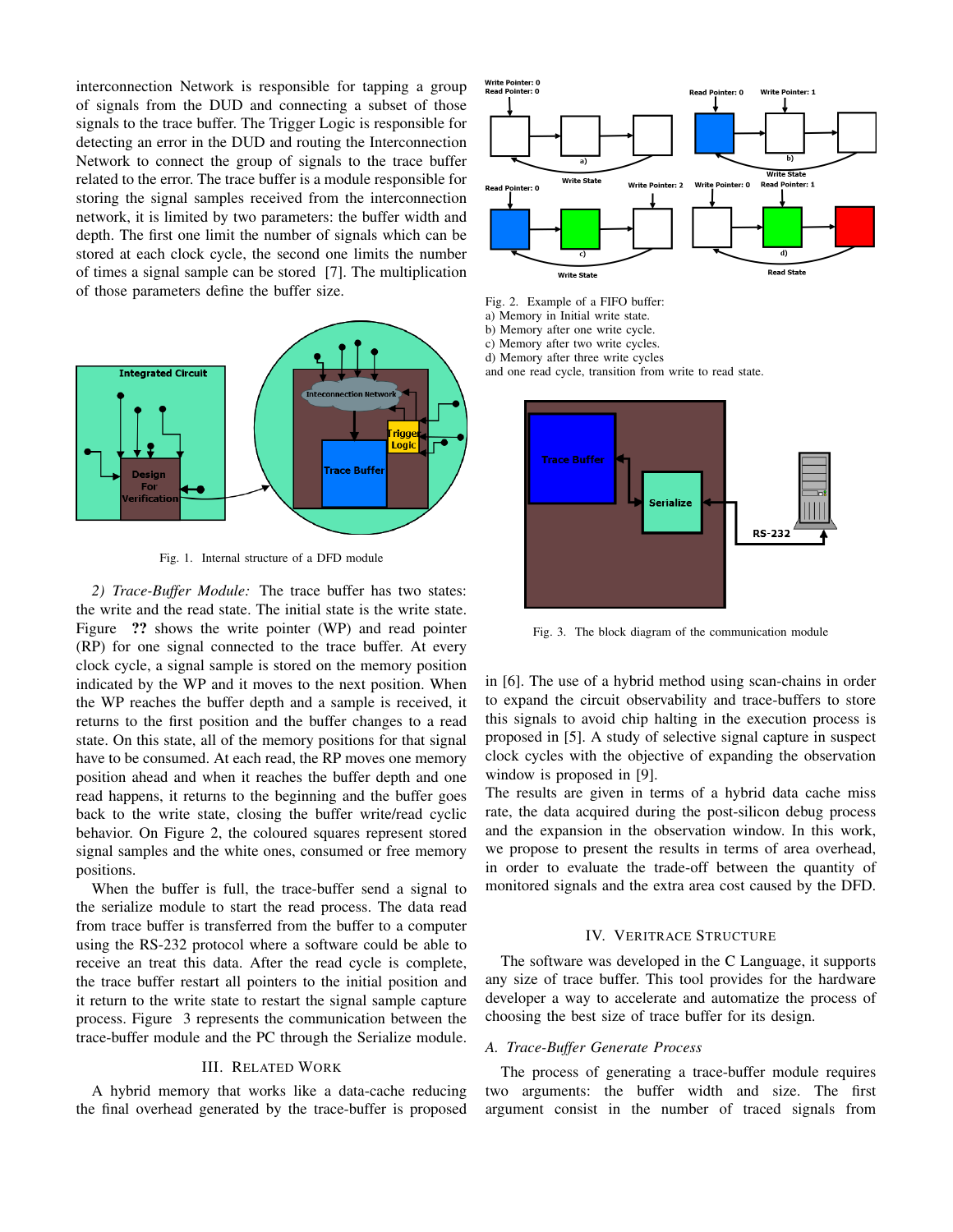the interconnection network which connects to the trace buffer. The second one is the number of traced signals samples stored after many clock cycles. Veritrace generates all design files used by the trace buffer in the verilog hardware description language and reports the total size of the memory in bytes. Figure 4 presents the trace-buffer generation process using Veritrace.



Fig. 4. Fluxogram of a trace-buffer 8x256 generation

#### *B. Trace-Buffer Interface*

The trace-buffer Verilog interface consists in a synchronizer input signal named clk, a input signal to set all pointers to the buffer initial position named reset, a data input signal to receive the data from the interconnection network named datain, a data output signal to send the stored data to the serialize module named **dataout** and a signal to initialize the transfer of all stored data named pause. Figure 5 presents a simulation of a trace-buffer module of 8 width and 8 depth.

| Time          | ų |  | ИW |   |   | 1e |  | <b>In</b><br><b>ALL 200</b> |     |   | Ĭα |  |
|---------------|---|--|----|---|---|----|--|-----------------------------|-----|---|----|--|
| datain[7:0]   |   |  |    | ш | ш | ш  |  |                             |     |   |    |  |
| dataout [7:0] |   |  |    |   |   |    |  | Ю                           | 346 | w | -  |  |
| pause         |   |  |    |   |   |    |  |                             |     |   |    |  |
| clk           |   |  |    |   |   |    |  |                             |     |   |    |  |
|               |   |  |    |   |   |    |  |                             |     |   |    |  |

Fig. 5. The buffer write and read in the post-edge of clk. When the trace buffer is full, all data stored is transferred using the dataout pin by setting pause.

## V. RESULTS

We conducted the experiments by generating four trace buffers with fixed width 25 and with depths 8, 16, 64 and 128. We inserted these trace buffers into a open source Verilog project. MIPS 32 Release 1 [2]. The synthesis has been made using the free synthesis tool Yosys [8] and the area for the designs is presented in number of ports. Table 1 presents the number of ports for different trace buffer sizes separated from MIPS.

TABLE I NECESSARY PORTS FOR BUILD A TRACE BUFFER

| Width | Depth            | Ports |
|-------|------------------|-------|
| 32    | 8                | 898   |
| 32    | 16               | 1704  |
| 32    | 64               | 6413  |
| 32    | $\overline{128}$ | 12652 |
| 6     | $32\overline{)}$ | 744   |
| 16    | 128              | 6489  |

To calculate the area overhead caused by the DFD, we developed 4 different designs, each one has a mux-tree interconnection network which outputs 25 signals connected to a trace buffer, this DFD is embedded on the MIPS 32, each design has a buffer with different depths, those being 8, 16, 64 and 128. The interconnection network used in the synthesis presents a fixed separated value of 726 ports. The trace buffers utilized in this experiment present a fixed width equal to the interconnection network output. Figure 6 presents the number of used ports by the MIPS 32 design without the DFD and with the interconnection network and the trace buffer with different depths.



Fig. 6. Number of used ports with and without DFD

Table II presents the overhead when the DFD with different buffer sizes is embedded to the MIPS project.

The overhead in the MIPS project had an almost linear growth, the design with the 25x8 buffer size presents the lowest overhead with 9,4%. We cause that depths above 128 cause a final overhead greater than 50%, which may be a too